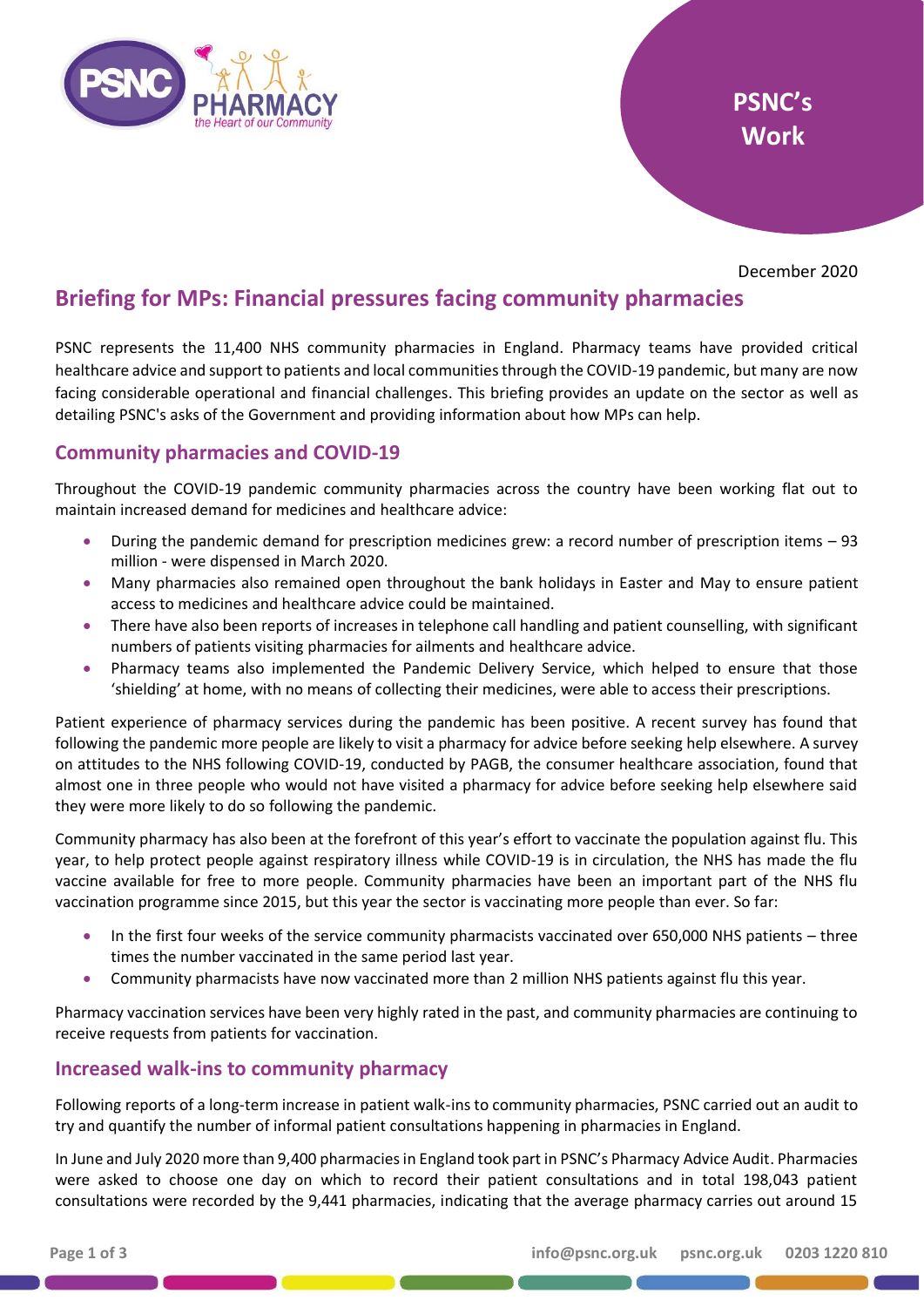

patient consultations per day. The consultations were all of those conducted outside of the Community Pharmacy Contractual Framework (CPCF) and other commissioned services – this means they have no specific funding attached to them.

The consultations included responding to symptoms and existing medical conditions, providing healthy living advice or giving advice following the delivery of a service, excluding dispensing. Key findings revealed that:

- 92% of consultations during the audit resulted in advice being given by the pharmacy team;
- The pharmacy was able to provide appropriate advice along with the sale of a medicine in 49% of consultations, and appropriate advice alone in 43% of consultations;
- Fewer than 10% of the consultations recorded in the audit resulted in patients being referred to their GP;
- 49% of patients said that if the pharmacy had not been there, they would have visited their GP instead; and
- A further 5.7% would have visited A&E / Walk-in centre, which would result in an additional 57,000 appointments per week.

Overall, the audit indicated that during an average week across all pharmacies in England over 600,000 consultations are carried out to respond to patient symptoms, and nearly 185,000 consultations are carried out where pharmacies give patients additional support for a known medical condition.

It is clear that patients value the accessible healthcare advice that is available from their local community pharmacies. Extrapolating the results of this national audit, if the proportion of patients seeking advice who said they would have visited their GP practice if the pharmacy had not been there holds, and pharmacy advice were taken away, this would result in approximately 492,000 additional GP appointments each week, or 65 appointments in each GP practice each week in England.

While some funding is provided for pharmacies for supporting people with 'self-care' through the Community Pharmacy Contractual Framework, we believe this is no longer sufficient to cover the considerable costs of this increasingly important part of pharmacies' work.

### **Financial and operational pressures on the sector**

Although the sector has risen to the challenges of the pandemic, community pharmacy is facing a number of financial and operational challenges and the sector needs additional support to manage these and to ensure that pharmacies can continue to offer patients the services and advice that they need.

[A report published by the National Pharmacy Association \(NPA\)](https://www.npa.co.uk/wp-content/uploads/2020/09/EY-NPA-Impacts-of-current-funding-policy-and-economic-environment-on-pharmacy-in-England-FINAL.pdf) has warned that community pharmacy funding is insufficient at its current scale and suggests that, as things stand, around three-quarters of pharmacies could be in deficit by 2024, with between 28% and 38% already estimated to be in deficit as of 2019.

#### **COVID-19 costs**

Many pharmacies have incurred significantly higher costs during the COVID-19 pandemic to cover rising staffing costs (eg where team members have had to isolate), additional queries and all the safety measures required to keep people safe, such as PPE, cleaning, and social distancing measures. These costs have been significant, and coupled with a reduction in income from over-the-counter sales and services, this has left many pharmacies facing serious financial challenges.

Some government support has been provided to help ease pressure on the sector, but it has not been sufficient. In the early months of the pandemic, HM Government agreed to inject urgent funding injections into the sector, worth a total of £370m, in order to ease cashflow. However, these payments were an advance and they will need to be paid back. Many pharmacies simply will not be able to afford this and it will exacerbate financial pressures.

PSNC, the Department of Health and Social Care (DHSC) and NHS England and NHS Improvement (NHSE&I) are now in negotiations, which involve HM Treasury, about reconciliation ('writing-off') of this advance funding against the sector's significant COVID-19 related costs. PSNC's aim is for pharmacy contractor costs to be fully recompensed –